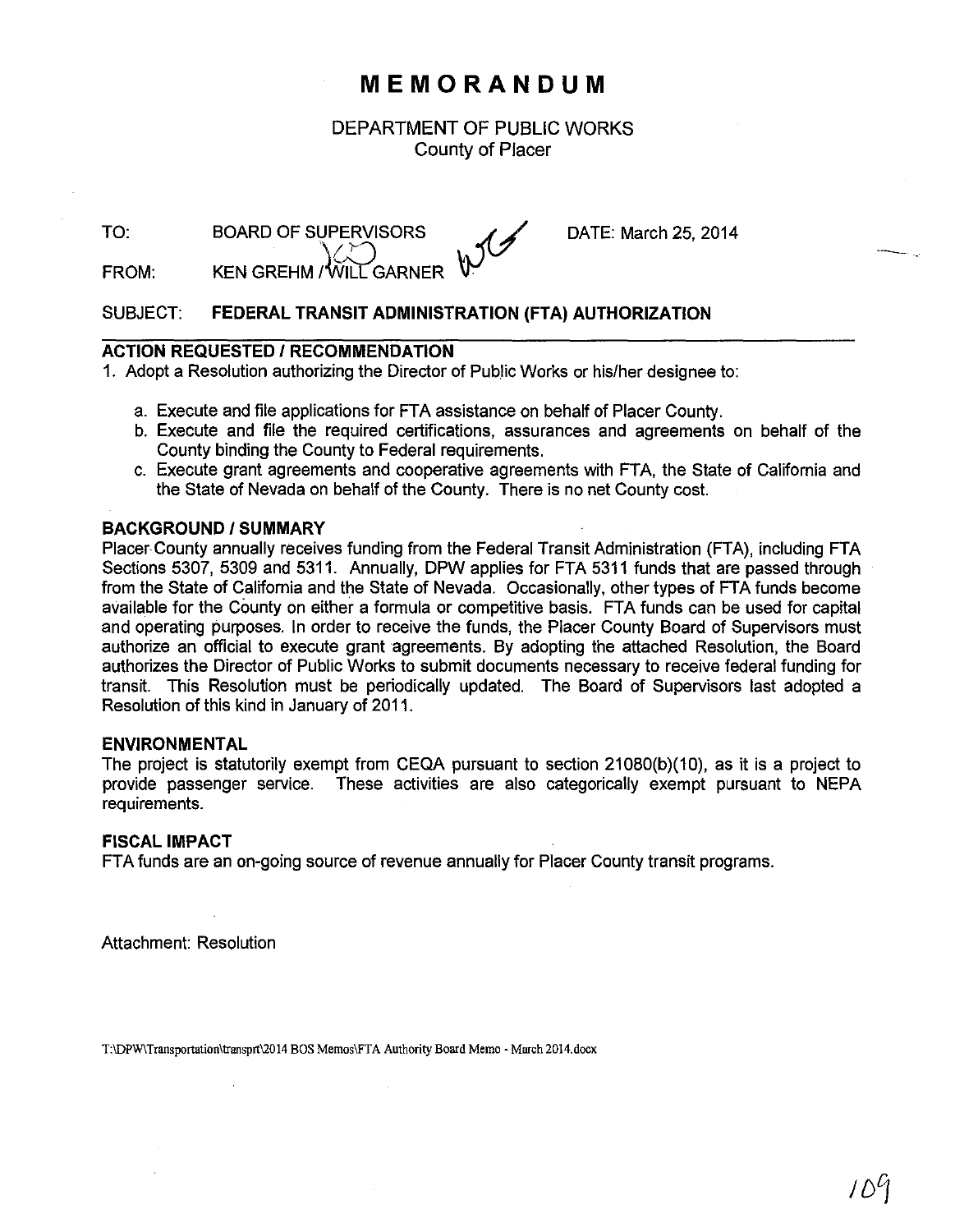# **Before the Board of Supervisors County of Placer, State of California**

In the matter of: A RESOLUTION AUTHORIZING THE DIRECTOR OF PUBLIC WORKS TO FILE APPLICATIONS AND RELATED DOCUMENTS WITH THE FEDERAL TRANSIT ADMINISTRATION, CALIFORNIA DEPARTMENT OF TRANSPORTATION AND STATE OF NEVADA DEPARTMENT OF TRANSPORTATION FOR FEDERAL ASSISTANCE AUTHORIZED BY 49 U.S.C. CHAPTER 53, TITLE 23 UNITED STATES CODE.

Resol. No: .................................. .

The following RESOLUTION was duly passed by the Board of Supervisors

of the County of Placer at a regular meeting held

by the following vote on roll call:

Ayes:

Noes:

Absent:

Signed and approved by me after its passage.

Clerk of said Board

Attest: Chair, Board of Supervisors

WHEREAS, the U.S. Department of Transportation is authorized to make grants through the Federal Transit Administration (FTA) to support operating and capital assistance projects for public transportation systems as authorized by 49 U.S.C. chapter 53, Title 23, United States Code; and

WHEREAS, the California Department of Transportation has been designated by the Governor of the State of California to administer grants under Section 5311 of the Federal Transit Act for public transportation systems in non-urbanized areas; and

WHEREAS, the Nevada Department of Transportation has been designated by the Governor of the State of Nevada to administer grants under Section 5311 of the Federal Transit Act for public transportation systems in non-urbanized areas; and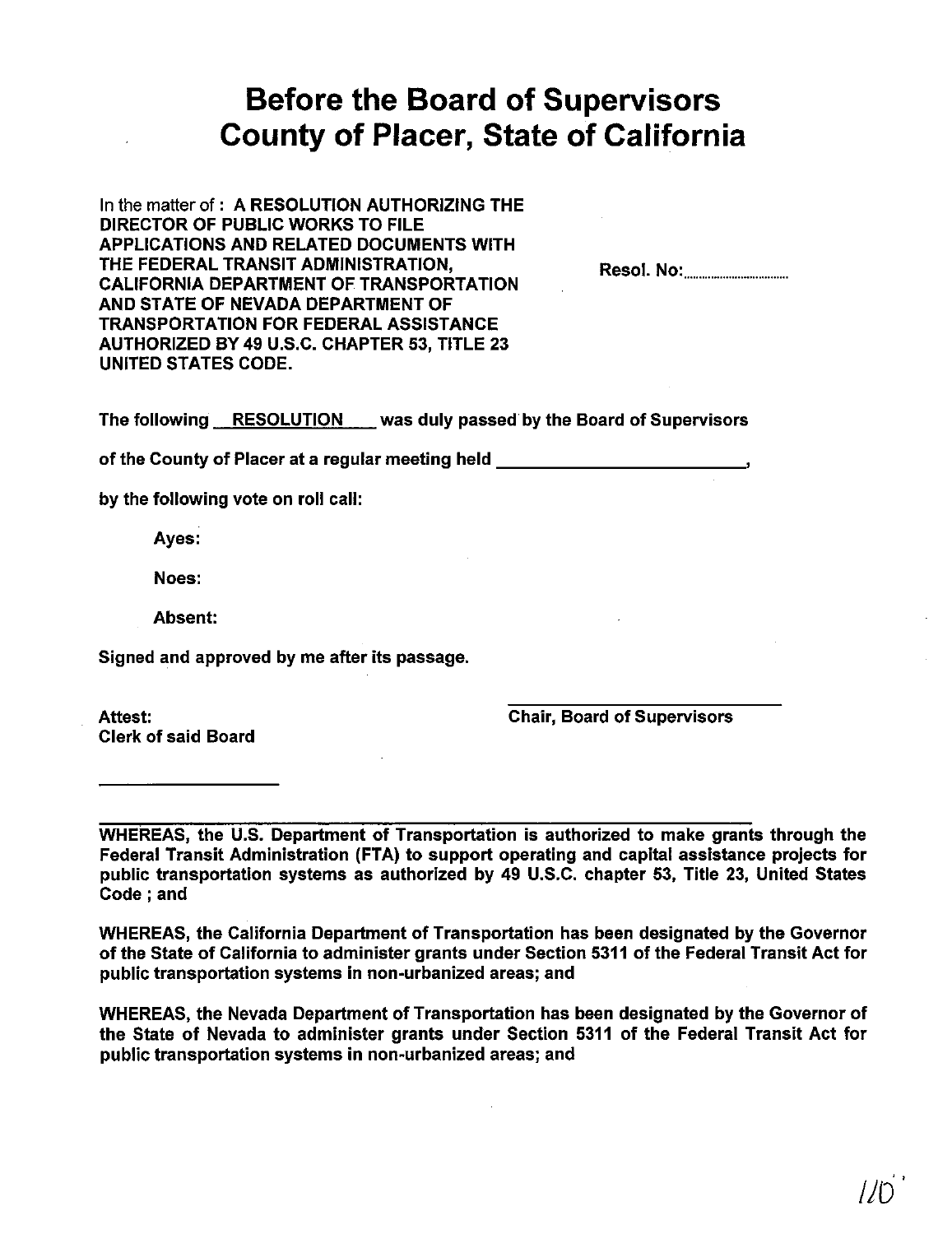WHEREAS, the grant or cooperative agreement for Federal financial assistance will impose certain obligations upon the Applicant, and may require the County to provide the local share of the project cost; and

WHEREAS, the Metropolitan Planning Organization programs FTA funds for projects in the Transportation Improvement Program; and

WHEREAS, the Regional Transportation Planning Agency annually adopts a program of projects for the FTA Section 5311 funding allocation; and

WHEREAS, the COUNTY coordinates with other transportation providers and users in the region, including social service agencies capable of purchasing service; and

WHEREAS, the COUNTY has sufficient financial capacity to provide adequate matching funding for FTA grants and to operate and maintain capital equipment purchased with FTA grants; and

WHEREAS, the COUNTY has or will provide all annual certifications and assurances to the Federal Transit Administration required for the project;

NOW, THEREFORE, BE IT RESOLVED BY the Board of Supervisors of the County of Placer, State of California,

- a. That the Public Works Director or his/her designee is authorized to execute and file applications for Federal assistance on behalf of the Placer County Department of Public Works with the Federal Transit Administration, State of California and State of Nevada for Federal assistance authorized by 49 U.S.C. chapter 53, Title 23, United States Code, or other Federal statutes authorizing a project administered by the Federal Transit Administration and as authorized by the Designated Recipient for FTA funding.
- b. That the Public Works Director or his/her designee is authorized to execute and file with its applications the annual certifications and assurances and other documents required before awarding a FTA grant or cooperative agreement
- c. That the Public Works Director or his/her designee is authorized to execute grant and cooperative agreements with the Federal Transit Administration, State of California and State of Nevada on behalf of the Placer County Department of Public Works.